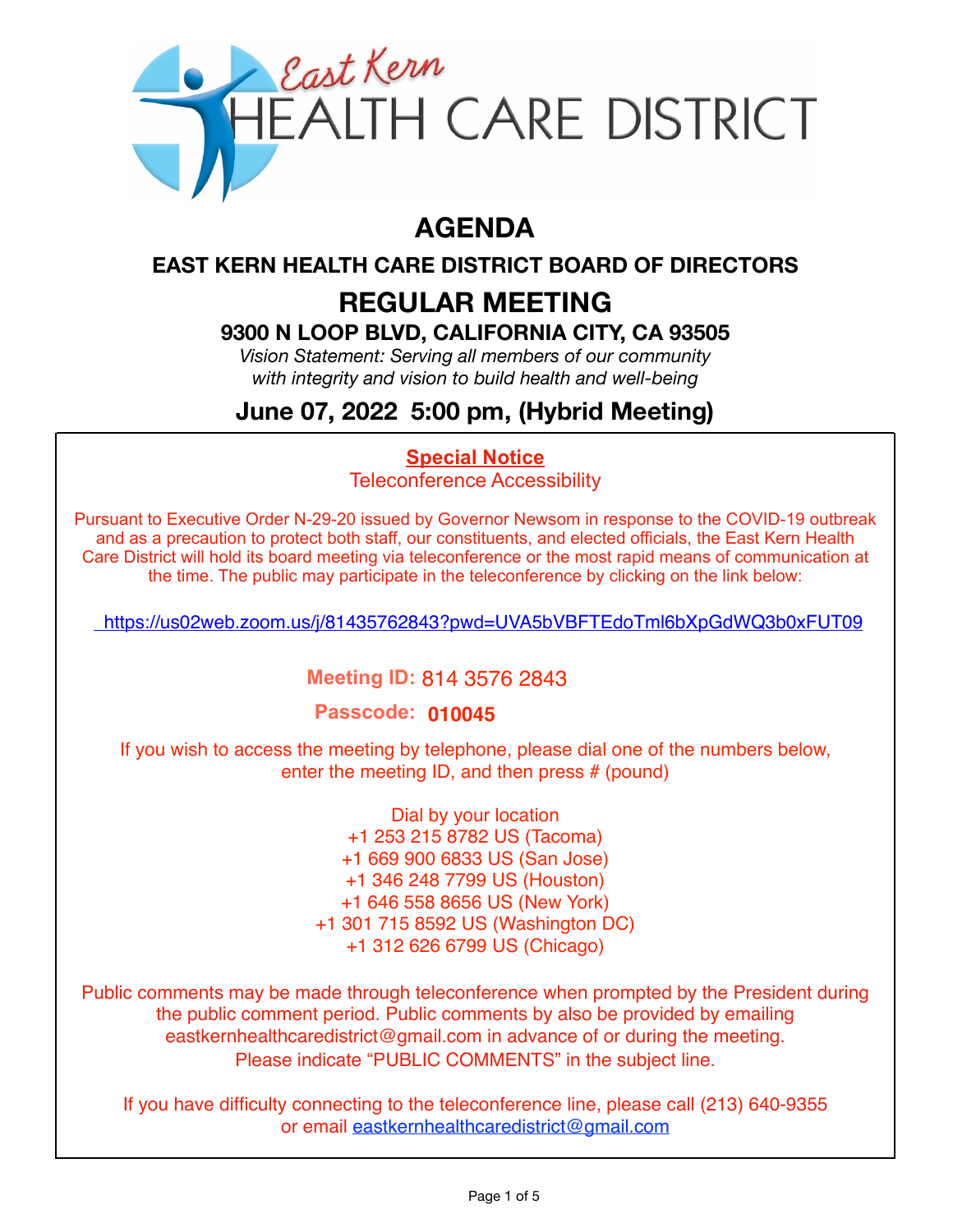#### **1. PLEDGE OF ALLEGIANCE**

#### **2. INVOCATION**

#### **3. CALL TO ORDER**

#### **4. ROLL CALL**

**DIRECTORS** DIRECTORS **DETAILS** Determination of Quorum

Director R. Foley Director R. Macedonio Director L. Patrick Director L. Peralta Chair K Macedonio

#### **STAFF**

Penny Farris - Special Projects Alex Lemieux - Attorney Nicole Schenk - Technical Support

#### **5. APPROVAL OF AGENDA**

**Motion \_\_\_\_\_\_\_\_\_\_\_\_\_\_\_\_\_\_\_\_\_\_\_\_ Seconded \_\_\_\_\_\_\_\_\_\_\_\_\_\_\_\_\_\_\_\_\_\_\_\_** 

**Action \_\_\_\_\_\_\_\_\_\_\_\_\_\_\_\_\_\_\_\_\_\_\_\_\_\_\_\_\_\_\_\_\_\_\_\_\_\_\_\_\_\_\_\_\_\_\_\_\_\_\_\_\_\_\_\_\_\_\_\_** 

#### **6. PUBLIC COMMENTS**

This portion of the meeting is reserved for persons desiring to address the Board on any matter not on this agenda and over which the Board has jurisdiction. Please be advised that the Brown Act prohibits action on items that are not listed on the agenda. The board may set such items for consideration at some future Board meeting.

#### **7. COMMUNITY PRESENTATIONS**

Karen Sanders - LAFCo

#### **DISTRICT UPDATES**

#### **PRESIDENT'S COMMENTS**

K. Macedonio, Chair

#### **STAFF REPORTS**

Penny Farris Alex LeMieux Nicole Schenk

#### **FACILITIES UPDATE**

Director LaMiya Patrick and Director Richard Macedonio Update on office relocation and public meeting space and capabilities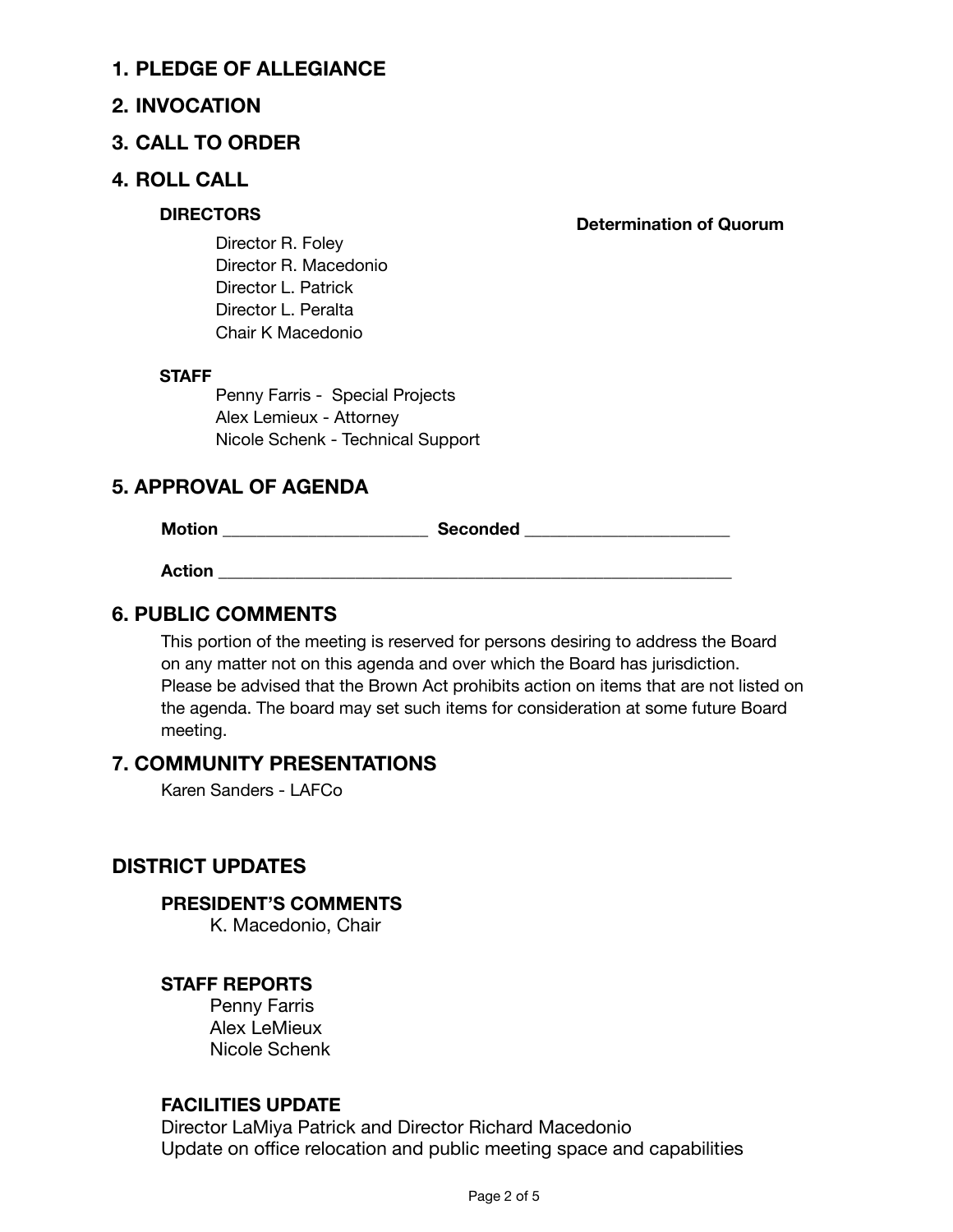#### **AD HOC EMPLOYMENT COMMITTEE**

#### **CONSENT CALENDAR**

#### **CC1: APPROVE WARRANTS:**

Debit card transactions and vendor checks

- a) \$9,385.59 17 checks
- b) \$163.98 2 debit card transactions

#### **CC2: APPROVAL OF MINUTES AND REPORTS:**

- a) Approve Special Meeting Minutes from 05/17/2022
- b) Approve Special Meeting Minutes from 05/18/2022

#### **CC3: APPROVAL OF FINANCIAL REPORTS**

#### **A) Rent Reports**

- a. April Outstanding invoice
- b. May Rent collections
- c. June Rent billing

#### **CC4: RESOLUTION NO. 2022 - 0607**

**A Resolution of the Board of Directors of the East Kern Health Care District proclaiming a local emergency, ratifying the Proclamation of a State of Emergency by N-25-20, Dated March 12, 2020, and N-29-20, Dated March 17, 2020, and N-35-20 authorizing Remote Teleconference Meetings of the Legislative Bodies of the East Kern Health Care District for the period of June 1, 2022 to June 30, 2022, pursuant to Brown Act Provisions.** 

#### **CC5: APPROVE CANDIDATE TO BE LAFCo COMMISSIONER**

#### **CC6: MOJAVE DESERT NEWS AD AND COLUMN FOR 6/9/22 PUBLICATION**

#### **APPROVAL OF CONSENT CALENDAR**

**Motion \_\_\_\_\_\_\_\_\_\_\_\_\_\_\_\_\_\_\_\_\_\_\_\_ Seconded \_\_\_\_\_\_\_\_\_\_\_\_\_\_\_\_\_\_\_\_\_\_\_\_** 

**Action Action**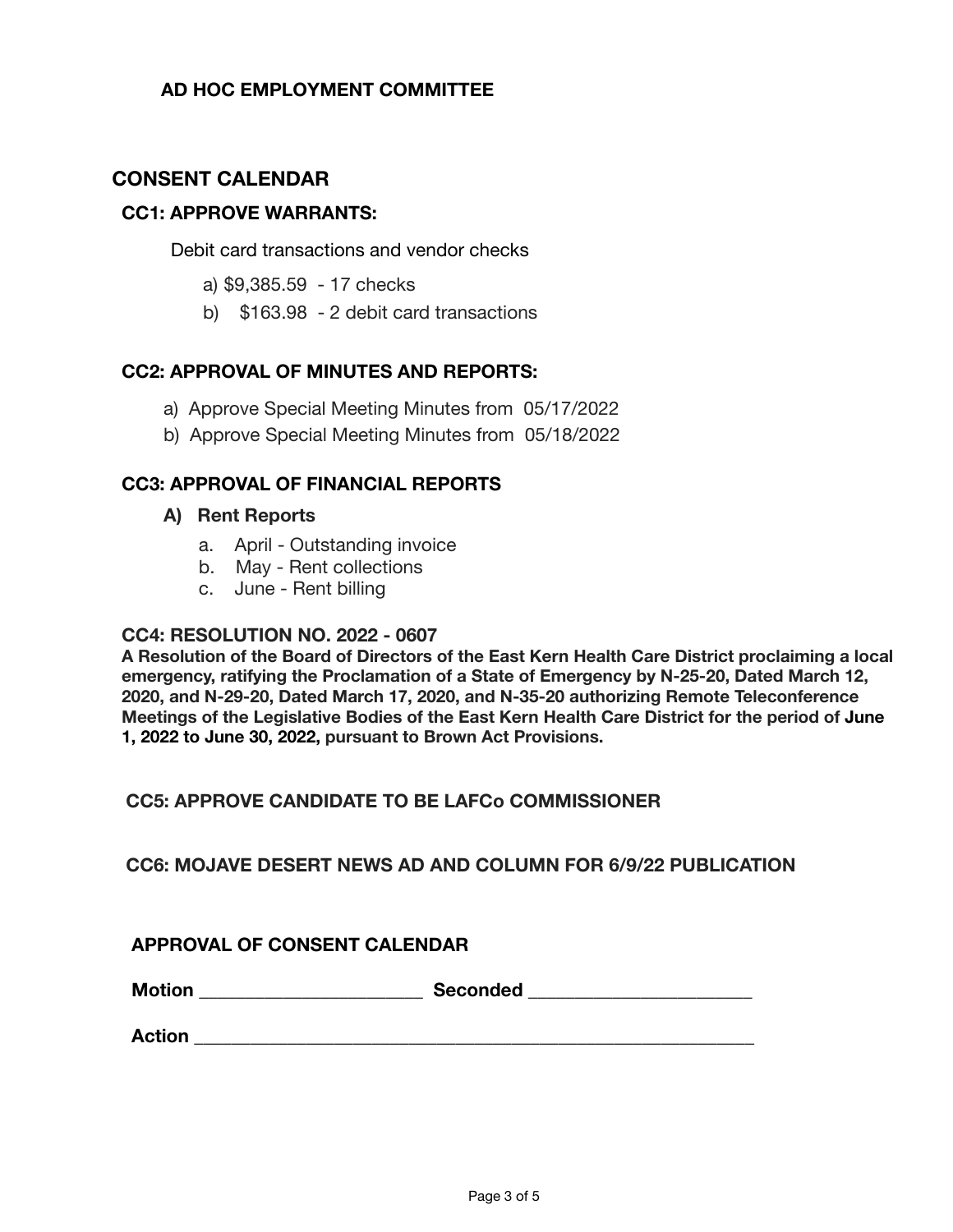#### **CONTINUING BUSINESS**

| <b>CB1: INSURANCE CLAIM - 9300 N LOOP</b> |                                                               |
|-------------------------------------------|---------------------------------------------------------------|
|                                           | Review of restoration and potential tenant improvement design |
| Presenter: Joselito Lacson                |                                                               |
|                                           |                                                               |
|                                           |                                                               |
| <b>CB2: INSURANCE CLAIM #9024, SDRMA</b>  |                                                               |
|                                           | Review of fire mitigation status at Bay Ave building          |
|                                           |                                                               |
|                                           |                                                               |
| <b>CB3: EKHCD MISSION STATEMENT</b>       |                                                               |
| Director Input                            |                                                               |
|                                           |                                                               |
|                                           |                                                               |
| <b>NEW BUSINESS</b>                       |                                                               |
| <b>NB1: RENT REVIEW PER ADMIN CODE</b>    |                                                               |
|                                           |                                                               |
|                                           |                                                               |
|                                           |                                                               |
| <b>FUTURE AGENDA ITEMS</b>                |                                                               |
| <b>CALL FOR FUTURE AGENDA ITEMS</b>       |                                                               |
| <b>Director R. Foley</b>                  |                                                               |
| Director R. Macedonio                     |                                                               |
| <b>Director L. Patrick</b>                |                                                               |

**Director L. Peralta**

**Chair K. Macedonio**